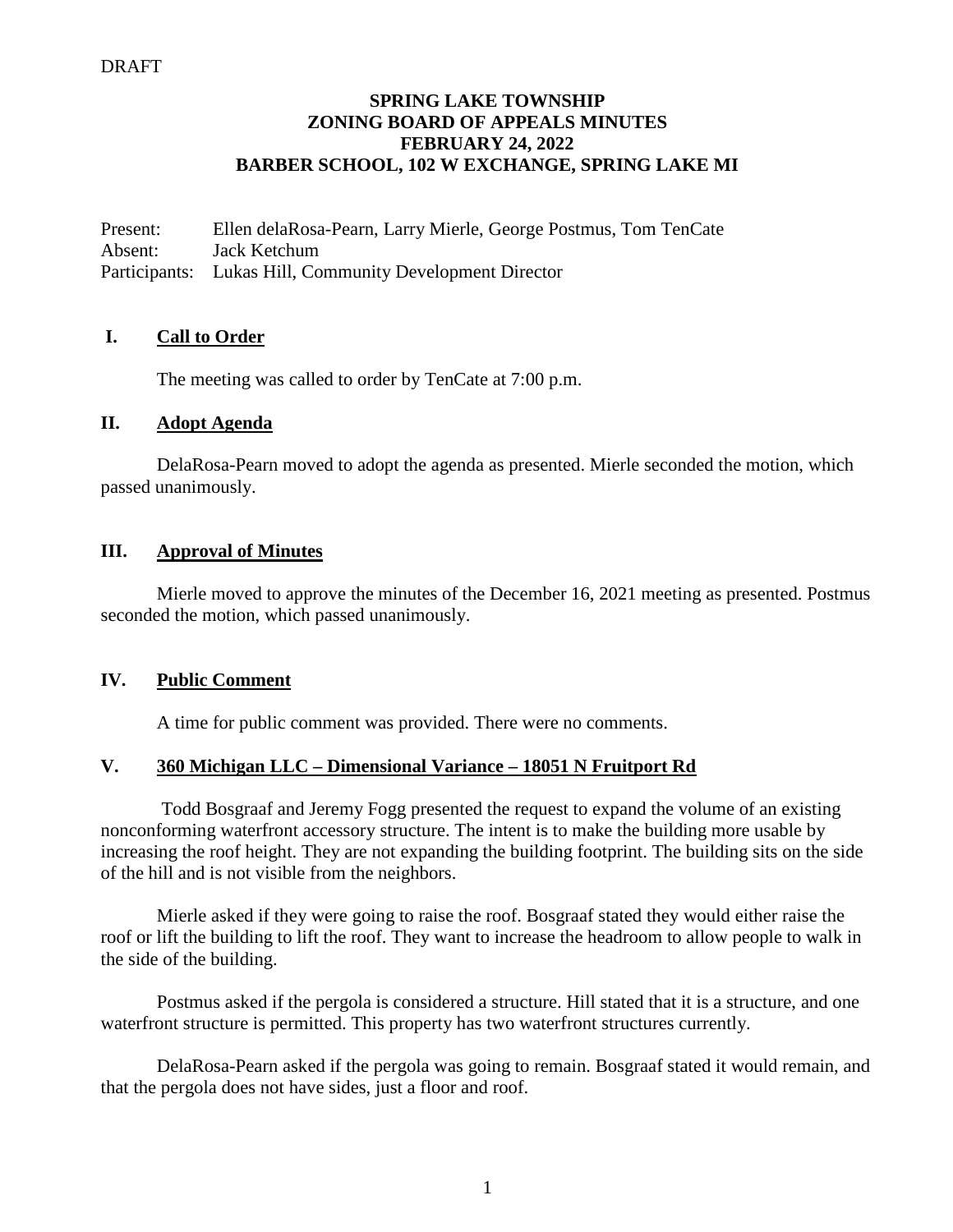#### **DRAFT**

Postmus asked if there would be water added to the building. Bosgraaaf stated they were adding water and a waste line that would be pumped to the septic tank.

The public hearing was opened at 7:08pm.

An email was received from Mike Reinhart, 18053 N Fruitport Rd, stating that he has no concerns with the request and endorse its approval.

Motion by delaRosa-Pearn, support by Mierle, to close the public hearing at 7:10pm. The motion was approved unanimously.

DelaRosa-Pearn stated she was concerned about the nonconformity of two waterfront accessory structures.

Mierle stated that the building is being used, and the square footage is not expanding, just the cubic footage is expanding.

Bosgraaf stated they would be moving the play structure, although it is not considered a structure.

The Board reviewed the criteria for a dimensional variance. By consensus, they found that the exceptional circumstance was the hill from the house to the water. Postmus stated that the hill behind the accessory building will block the view, and the neighbor is not concerned. By consensus, the Board found that the remaining criteria for a dimensional variance were met.

Motion by Mierle, support by delaRosa-Pearn, to approve the variance request at 18051 N. Fruitport Road as presented to expand an existing nonconforming waterfront accessory structure as the application meets all of the criteria in Section 112, I, of the Zoning Ordinance with the following conditions:

- a. The applicant shall comply with any other local, state, and federal laws, including compliance with critical dune laws.
- b. The applicant will comply with all verbal representations.
- c. The pergola may remain as a waterfront accessory structure but it must remain as it is currently.

A roll call vote was taken. With TenCate as the only negative vote, the motion was approved.

## **VI. 360 Michigan LLC – Accessory Building Authorization – 18047 N Fruitport Rd**

Todd Bosgraaf and Jeremy Fogg presented the request to add more accessory structure than permitted by right. Previously, approval was granted to convert the barn to a guest house and split the property. This request is for an authorization to add a greenhouse. There is an existing sugar shack on the property. Because the raised planters need to be included in the square footage calculation, the total square footage of accessory buildings is larger than permitted.

Hill stated that there is a maximum of 960 square feet of accessory structures, and this request is for 994 square feet total, which includes the greenhouse, the raised planters and the sugar shack. The raised planters are considered part of the greenhouse because they are on the same foundation.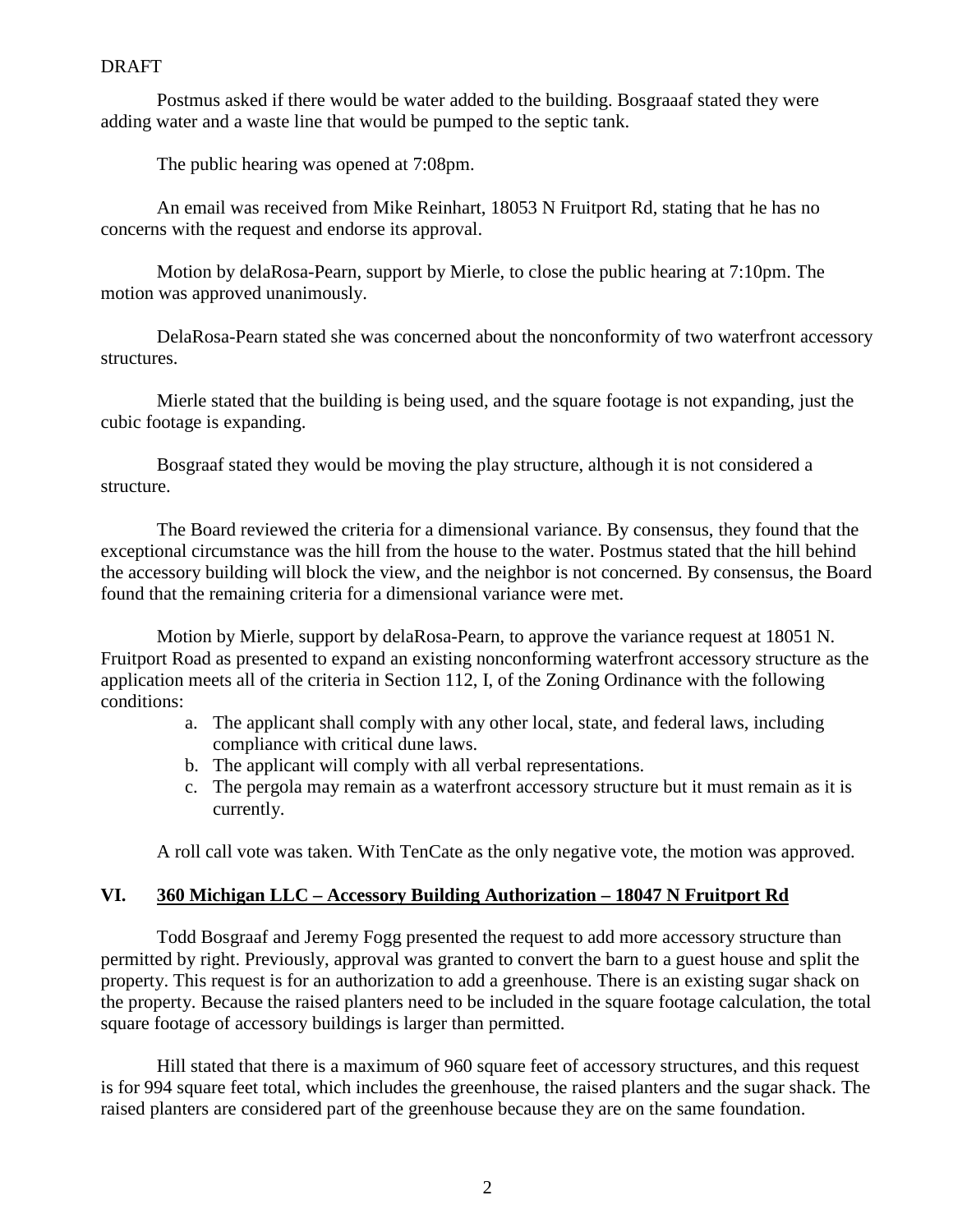TenCate stated the raised planters add about 70 square feet to the total. The planters are not on the side of the greenhouse where the driveway comes in.

Postmus asked where the sugar shack is. Bosgraaf stated it is back in the woods. The playhouse is not considered a structure. Bosgraaf stated they would like to keep the sugar shack.

Mierle asked about removing the raised planters. Bosgraaf stated they were part of the growing process, and they would prefer to keep them.

The public hearing was opened at 7:36pm. There were no comments. Motion by delaRosa-Pearn, support by Postmus, to close the public hearing at 7:37pm. The motion was approved unanimously.

Hill stated a landscape plan was submitted on February 24. The plan was provided for the Board to review.

Fogg stated that they have extensively engineered the drainage. They are adding an orchard near the greenhouse. Only scrub trees will be removed, and everything else will remain.

DelaRosa-Pearn asked about the fencing. Fogg stated they have not determined the look of the fencing yet. TenCate noted the fencing will be visible from the driveway and from the neighbor's house.

The Board reviewed the criteria for an accessory building authorization. By consensus, the Board found that all criteria were met.

Motion by delaRosa-Pearn, support by Postmus, to approve the authorization request at 18047 N. Fruitport Road as presented as the application meets all of the criteria in Section 306, F, of the Zoning Ordinance with the following conditions:

- a. The applicant shall comply with any other local, state, and federal laws.
- b. The applicant shall comply with all verbal representations.
- c. A restrictive covenant shall be recorded with the Ottawa County Register of Deeds, , indicating that any future division of the subject Lot shall meet the limits for Lot Area and Accessory Building or Structure size provided in Section 306. The covenant shall be provided to the Zoning Administrator prior to the issuance of a permit under Section 116.

A roll call vote was taken. The motion was approved unanimously.

Motion by delaRosa-Pearn, support by Mierle, to hear the remaining two applications in reverse order, with Kiel first and Garrison second. A roll call vote was taken. The motion was approved unanimously.

# **VII. Kiel – Dimensional Variance – 19115 N Fruitport Rd**

Tyler Peterson presented the request to expand a nonconforming structure. The current structure has existing yard encroachments. The request is to modify the roofline, but leave the footprint the same. Converting the attic space to a bedroom will add 400 square feet to the house.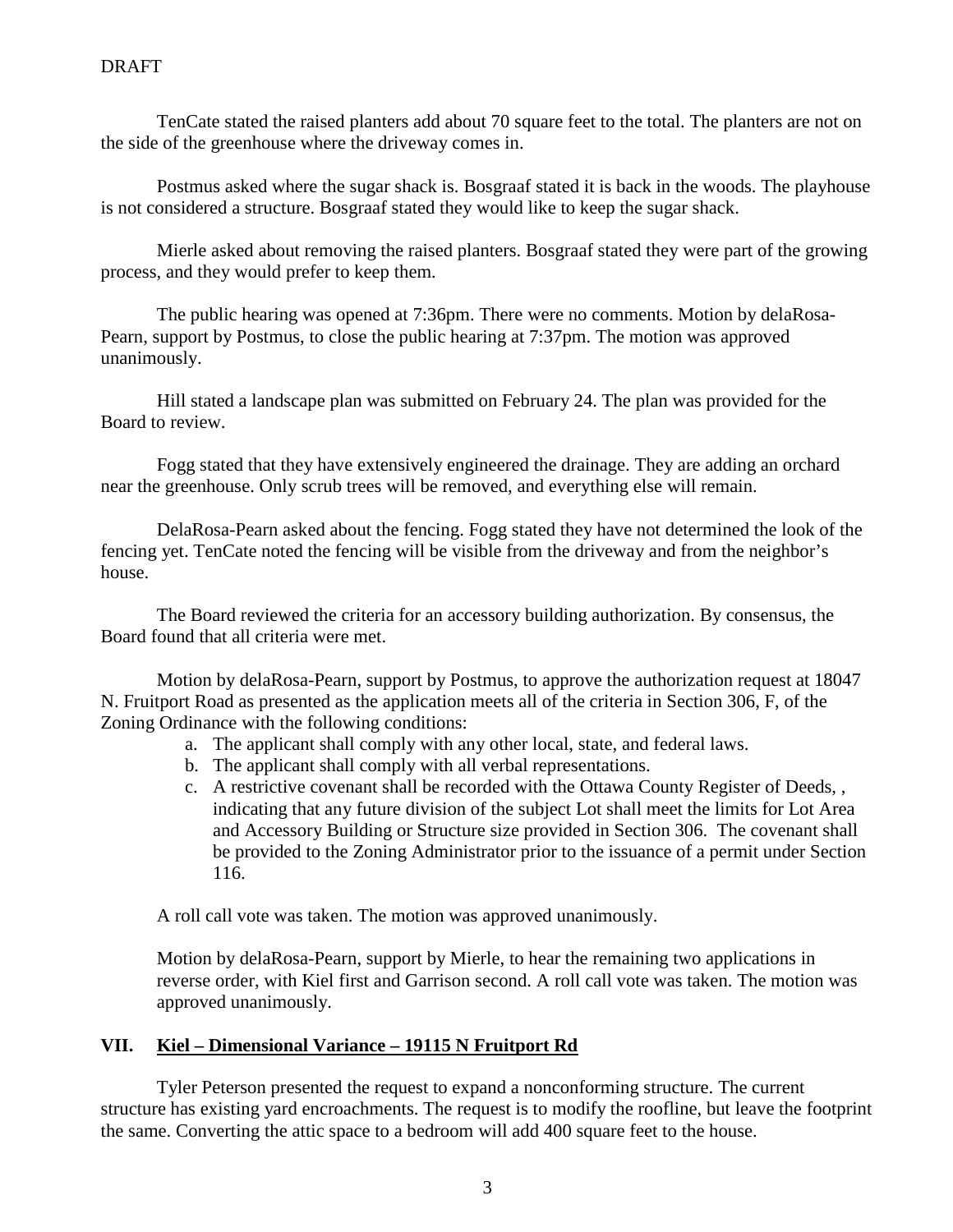#### **DRAFT**

TenCate confirmed that the house will have the same foundation, the same overhang, and the same setbacks. Peterson stated that is correct.

Hill stated the lot is surrounded by right of way. The north property line was considered a side yard. The ordinance requires a five-foot setback, and the current house has a three-foot setback.

DelaRosa-Pearn confirmed that the driveway and garage will remain the same, and the only modification is for the attic. Peterson stated that is correct.

The Board reviewed the criteria for a dimensional variance. By consensus, the Board found that all criteria were met.

Motion by Postmus, support by Mierle, to approve the variance request at 19115 N. Fruitport Road as presented to expand an existing nonconforming structure as the application meets all of the criteria in Section 112, I, of the Zoning Ordinance with the following conditions:

- a. The applicant shall comply with any other local, state, and federal laws.
- b. The applicant will comply with all verbal representations.

A roll call vote was taken. The motion was approved unanimously.

## **VIII. Garrison – Dimensional Variance – 18069 North Shore Estates Rd**

Norman Dodds presented the request for side and rear setback variances. Previously, a variance was granted based on the existing structure. After construction started, it was found that there was either too much damage or construction was inadequate, and the existing structure was removed.

Postmus asked if a building permit was received. Dodds stated he had a building permit. He thought his partner may have requested a demolition permit. Hill stated no demolition permit was issued.

DelaRosa-Pearn asked if the foundation was changing. Dodds stated that everything that has been poured will stay. The east wall was bowed in, probably due to weight from the road. It was not noticed until the drywall was removed.

Mierle stated that since more than half the building has been removed, the new structure needs to meet code.

Hill stated that anything being rebuilt must meet setback requirements. This request is to reapprove what was previously granted. However, the structure is now being built from the foundation, rather than from existing walls.

DelaRosa-Pearn asked if the existing foundation has been approved by EGLE. Dodds stated EGLE approved the footprint. If the foundation is removed the house will need to be moved landward as far as local zoning would allow. The foundation is 19 feet 2 inches from the road, rather than the required 20 feet.

Dodds stated that they can meet the 10-foot side yard setbacks by carving out the corners. The main part of the house meets the setback. The garage has one side that does not meet the setback. The southeast corner of the garage is all that will not comply with the setback.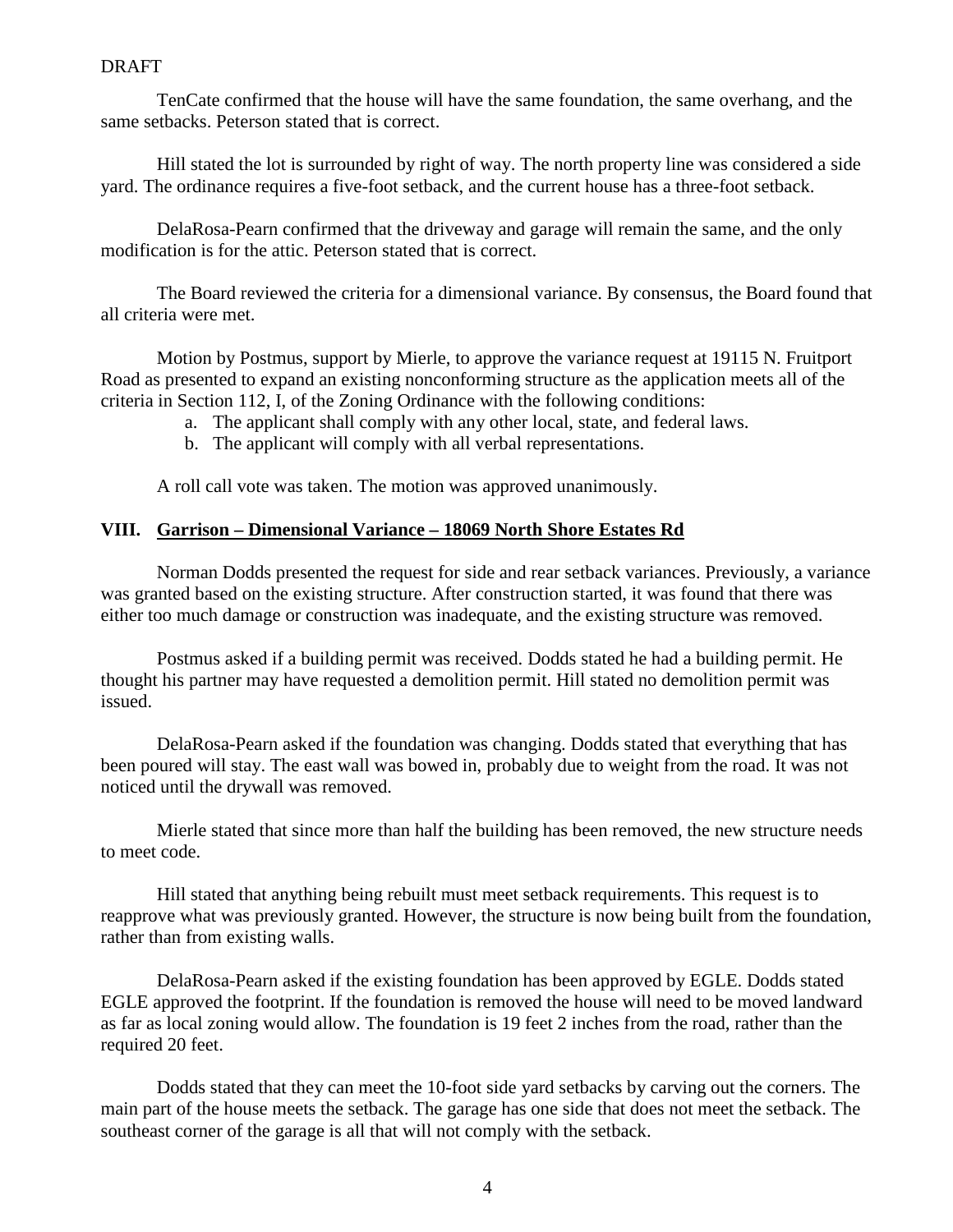Dodds stated the existing EGLE permit is still valid. EGLE is requesting a post-construction permit for the linkage between the house and garage.

The public hearing was opened at 8:27pm.

An email was received from Jim Brady, 18075 North Shore Estates Rd opposing the request. Brady stated he built his house without a variance and this house should meet the requirements of the ordinance.

Dodds stated that the Brady house is forward from this house and the Brady house infringes on the setbacks.

Motion by delaRosa-Pearn, support by Mierle, to close the public hearing at 8:29pm. The motion was approved unanimously.

DelaRosa-Pearn stated that procedurally this is a problem. However, the Board argued about the setbacks recently and she sees no point in arguing again.

Dodds restated that he can notch the walls back, but the foundation will remain where it is.

The Board reviewed the criteria for granting a variance.

By consensus, the Board found that the road and the critical dune constitute exceptional or extraordinary circumstances.

By consensus, the Board found that the variance is necessary for the preservation and enjoyment of a substantial property right. Postmus expressed concern about financial gain.

By consensus, the Board found that the variance will not be of substantial detriment to adjacent property and will not materially impair the intent and purpose of the ordinance. Hill stated that the purpose of the ordinance is to be fair to all applicants for zoning permits.

By consensus, the Board found that the remaining conditions for a dimensional variance were met.

Dodds stated he received an email that the existing EGLE permit is still valid, and he will forward that to Hill. He has applied for the post-construction permit for the wall between the house and the garage.

DelaRosa-Pearn stated that notches will solve the north and south setback issues, and the only remaining issue is the distance between the garage and the road, which is eight inches off.

Hill stated that when EGLE states a location is good and removing the foundation would disrupt critical dunes, a variance can be warranted.

Motion by delaRosa-Pearn, support by Mierle, to approve the variance request to construct a new house at 18069 North Shore Estates Road as modified with notches in the walls on the north side of the house and the south side of the garage to meet the setbacks, and as presented for the rear yard